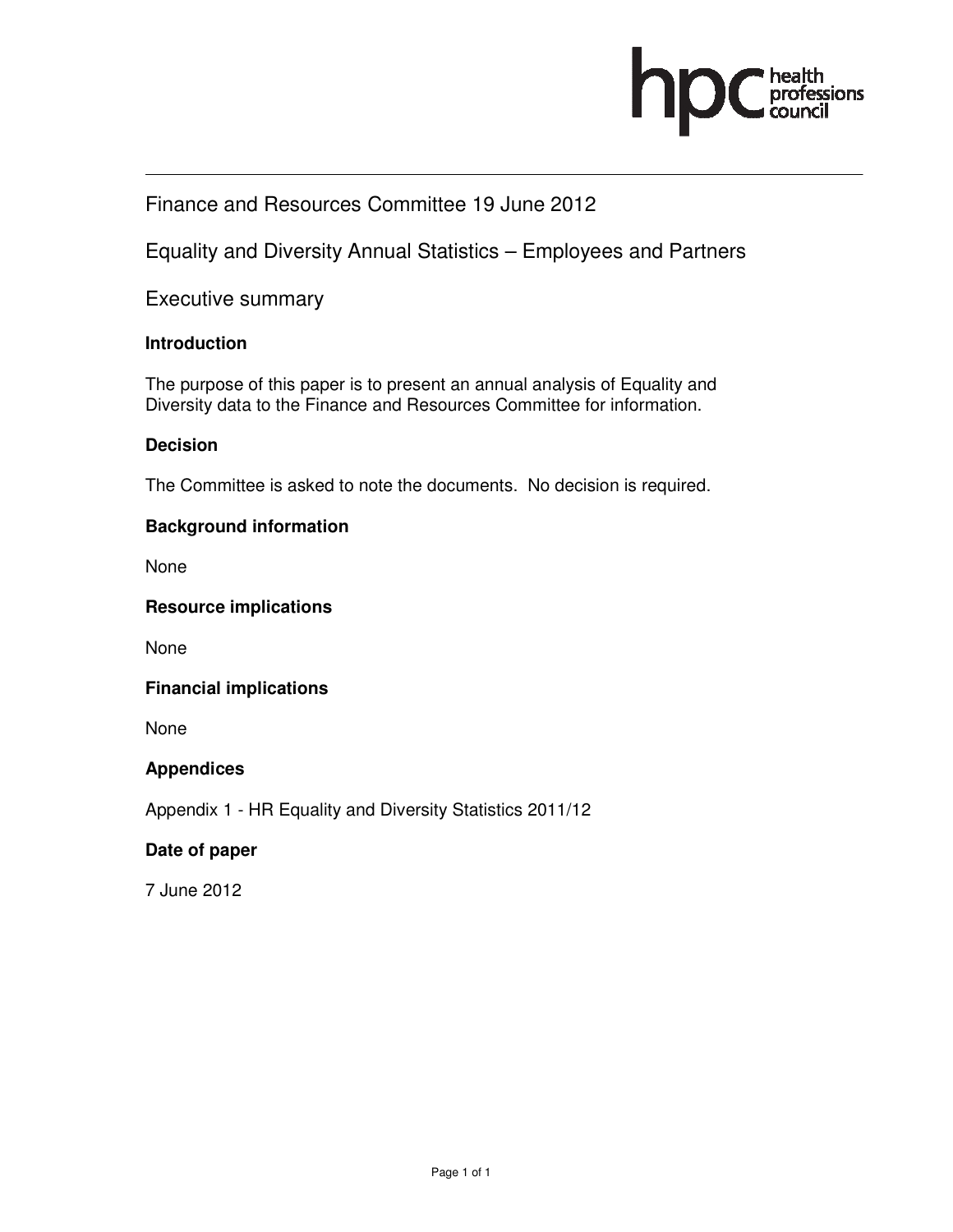# **Appendix 1: HR Equality and Diversity Data 2011/12**

## **Introduction**

All applicants for employment and partner roles are asked to complete a voluntary equal opportunities and diversity monitoring form, which is separated from the application form as soon as it is received.

Equality and diversity information relating to applicants who are successful in becoming employees or partners is stored securely and confidentially on the HR database. Information relating to unsuccessful applicants is destroyed securely.

The monitoring form requests information in a number of categories including gender, age, ethnic background, disability, marital status, dependants, religion and sexual orientation.

The form was reviewed during the year to ensure that the categories contained within it were in line with the categories used by the Office of National Statistics (ONS) and by other similar organisations. The transgender question was removed from the form and added as an optional answer in the gender section. This category nonetheless continued to be unanswered by any applicant or employee, as in the previous year.

The following report is set out in three sections:

- 1. HPC Employees<br>2. Job Applicants
- Job Applicants
- 3. Partners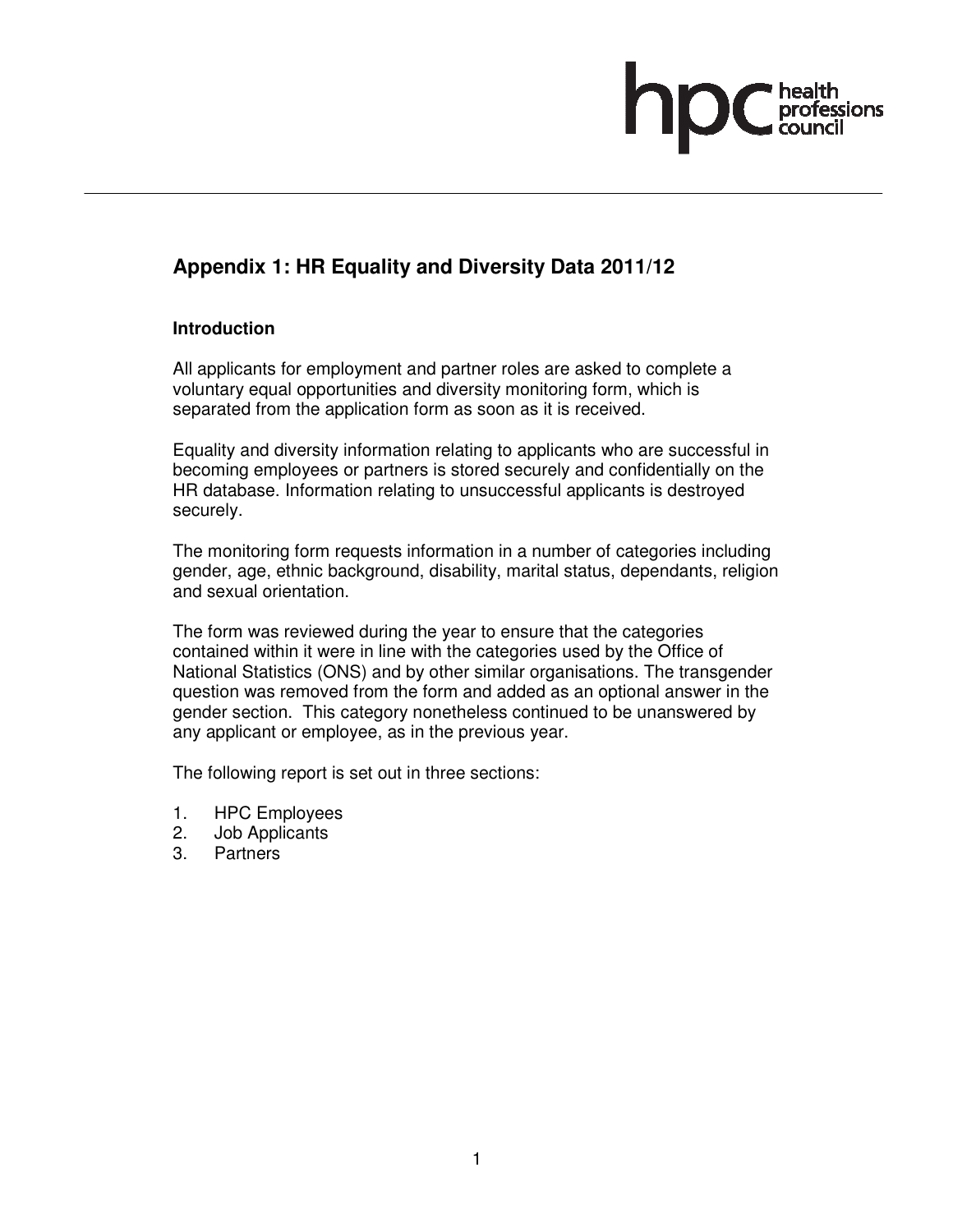## **1. Employees**

Employee data is collected as at 1 June for the relevant year. At 1 June 2012, there were **157** employees at the HPC.

## **1.1 Gender 2011/2012**

The percentage of females to males has remained the same as the previous year at the HPC, despite a 10% increase in headcount. This therefore remains close to the data produced by the Office for National Statistics (ONS) which cites a 52% to 48% split of women to men in the UK (2001 census figures).



## **1.2 Age Range of Employees 2011/2012**

The average age of employees at 1 June 2012 is **35**, which has also remained the same as the previous year.

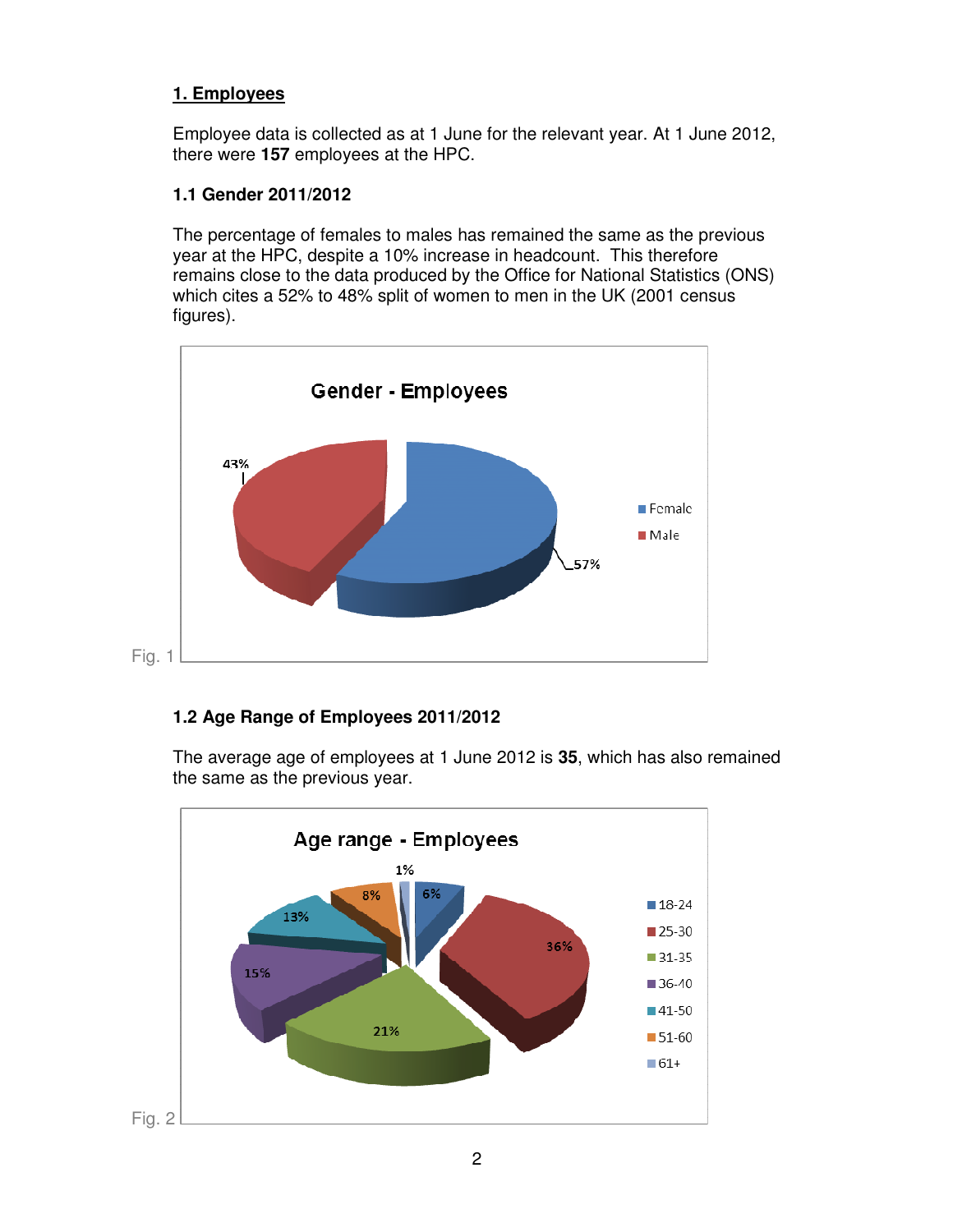

## **1.3 Ethnic Background of Employees 2011/2012**

#### **2010/2011**

| <b>Ethnic Background</b> | <b>Employee %</b> |
|--------------------------|-------------------|
| Not stated               | 3                 |
| Asian                    | 6                 |
| <b>Black</b>             | 21                |
| Chinese                  |                   |
| Middle Eastern           |                   |
| Mixed                    | 6                 |
| White                    | 62                |

Fig. 4

Figures 3 and 4 above show that the ethnic breakdown of employees at the HPC has remained consistent with last year in most categories, although one category (Middle Eastern) is no longer represented.

The percentage of employees who state their origin as 'Black' has reduced by 3%, and the percentage of employees who state their origin as 'White' has reduced by 3%, whilst the employees who state their origin as Asian or Mixed have risen by 2% each, a further 2% more have not stated their ethnic origin.

The organisation is still representative of the Borough in which it sits (Lambeth – Fig 5 below).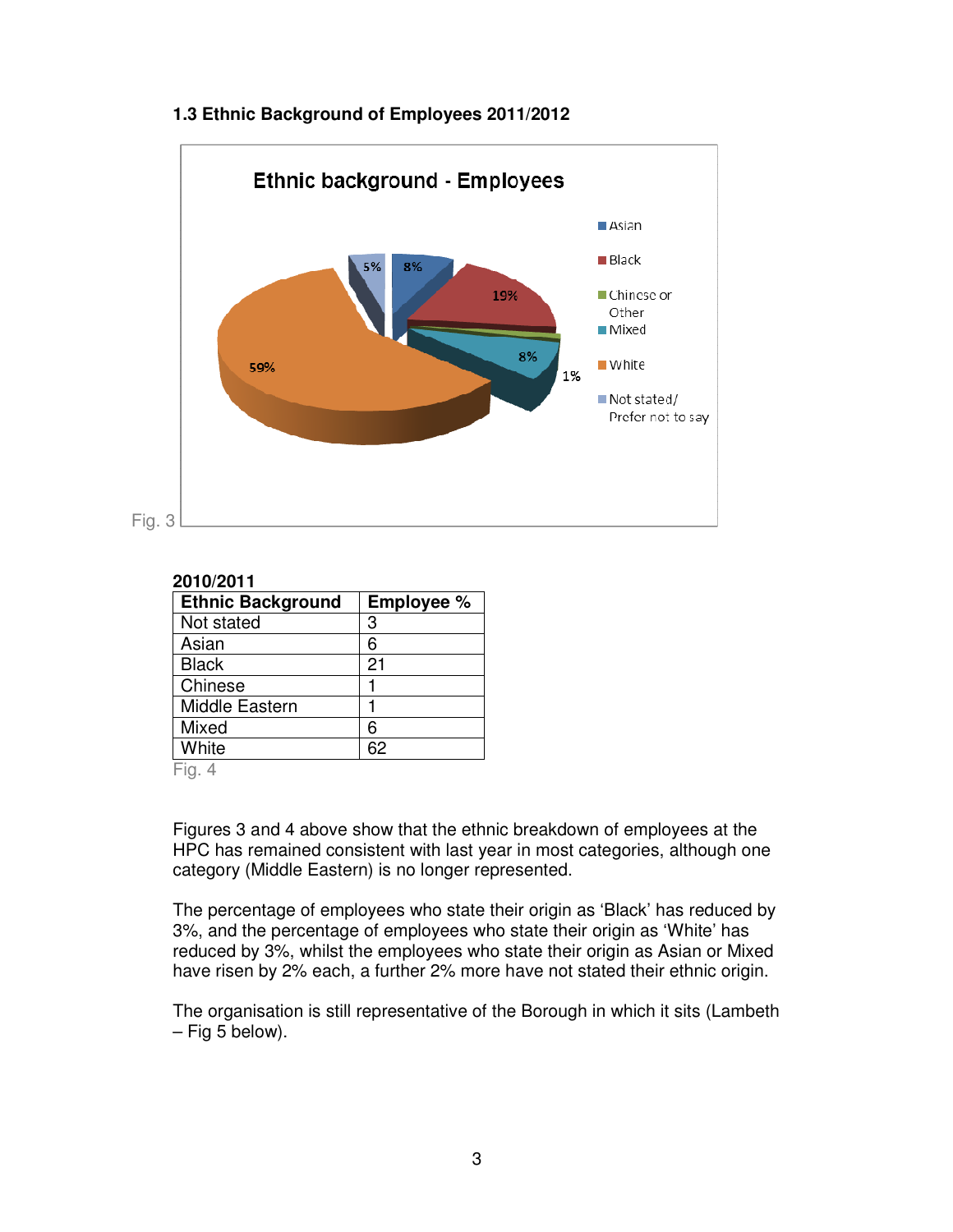

## **1.4 Employees with a Disability**

The percentage of employees with a declared disability has increased by 2% compared to the previous year. This is a positive increase, and is likely to be the result of the organisation retaining the 'double tick' - positive about disability symbol and accreditation. The HR department has also made a conscious effort to advertise with disability jobs boards.



| 20010/2011 |
|------------|
|            |

| <b>Disability</b> | <b>Employee %</b> |
|-------------------|-------------------|
| Yes               |                   |
| N٥                | 96                |
| Not stated        | 3                 |
| Fig               |                   |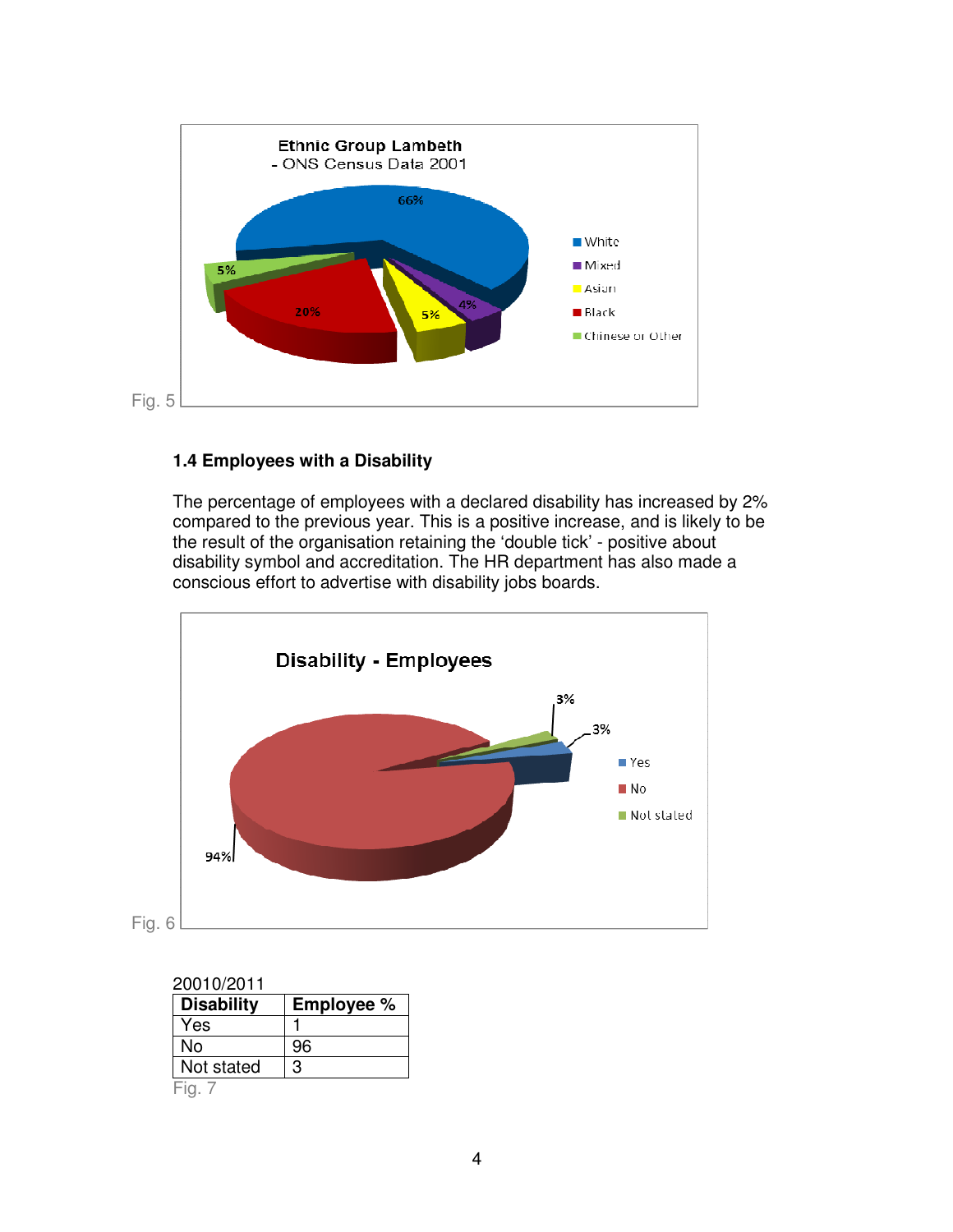## **1.5 Marital Status of Employees**



## **1.6 Employee Dependants**



15% of employees have between 1-3 dependants, a drop of 5% on the previous year.

As of 1 June 2012, 7% of HPC employees worked on a part-time basis, and a further 7.5% were undertaking some kind of flexible working arrangement. These figures are very similar to the previous years, which is positive, given the increase in the number of full time posts.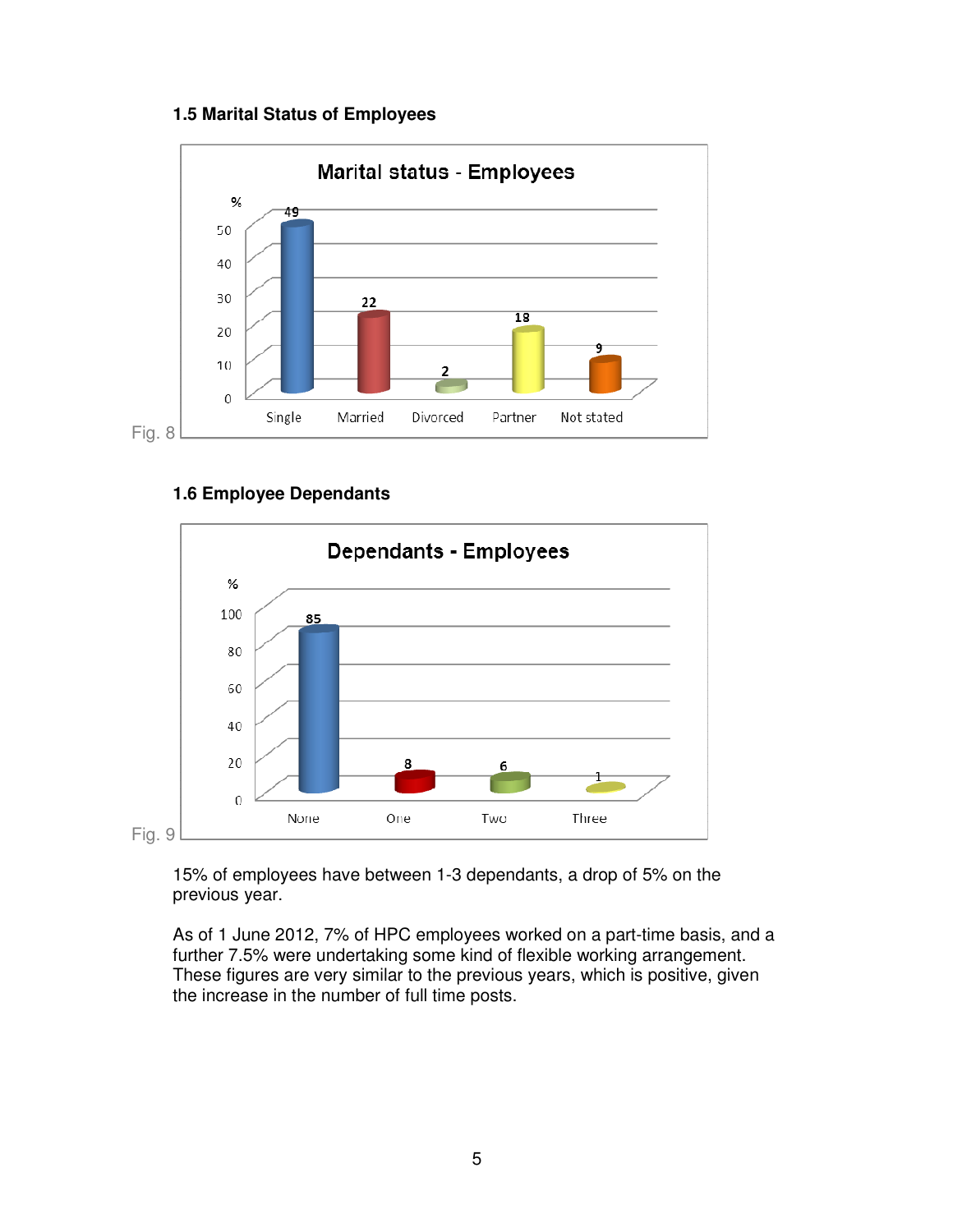## **1.7 Sexual Orientation**







Fig. 12

 $1%$ 

1%

 $2%$ 

4%

Religion not stated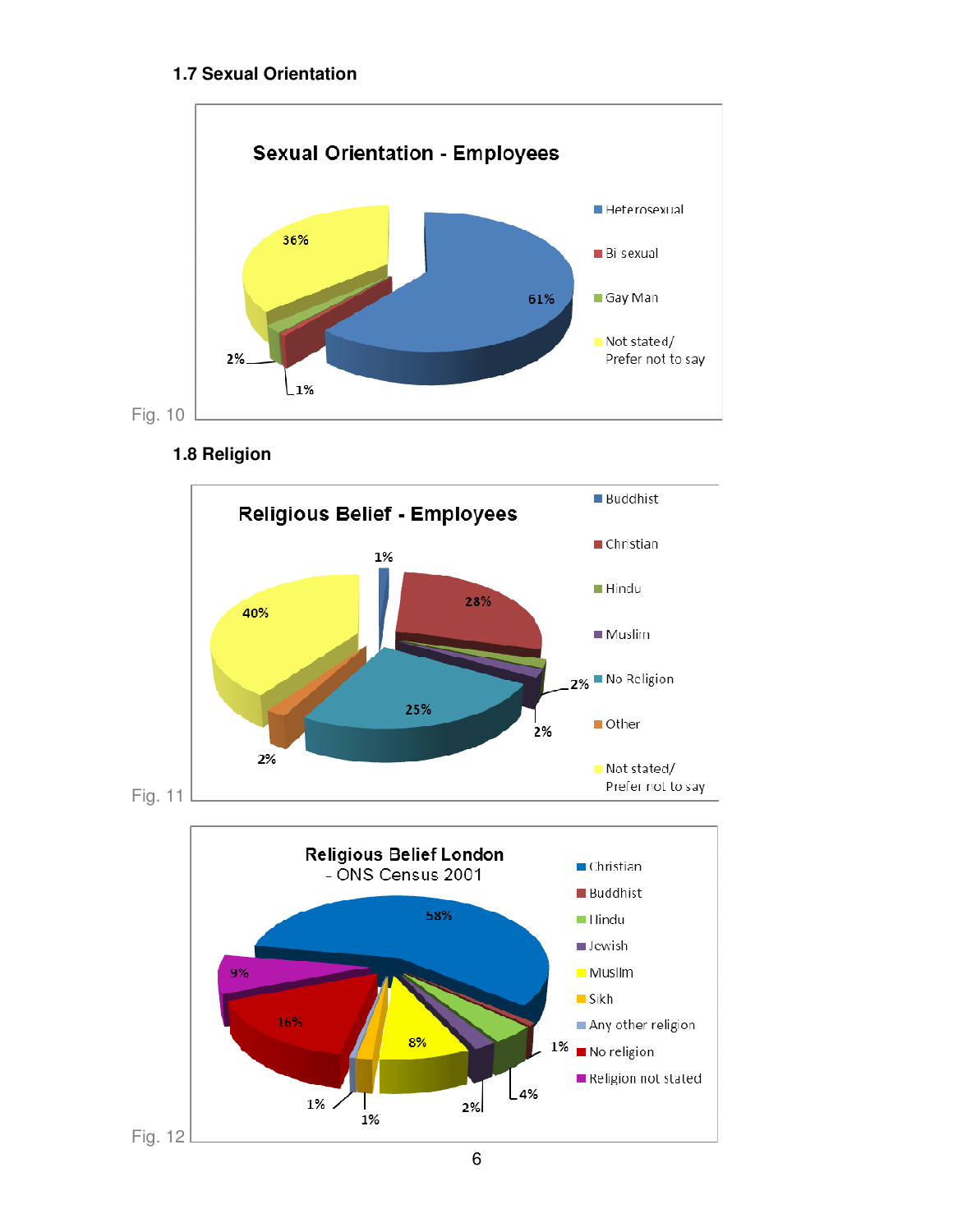## **2. Job Applicants 2011/2012**

Job applicant data is collected at 31 March for the relevant year.

There were **738** job applicants for **46** advertised roles in the year 1 April 2011 to 31 March 2012. This compares with 662 job applicants for 43 advertised roles in the previous financial year. The HR department dealt with an 11% increase in volumes of applicants.

The monitoring forms were completed at least in part by 94% of applicants, an increase of 3% compared to the previous year.

## **2.1 Gender**

The gender split is as with last year broadly similar to the gender of HPC employees. There is a slight increase in the number of applicants choosing not to state their gender, from 5% in the previous year.

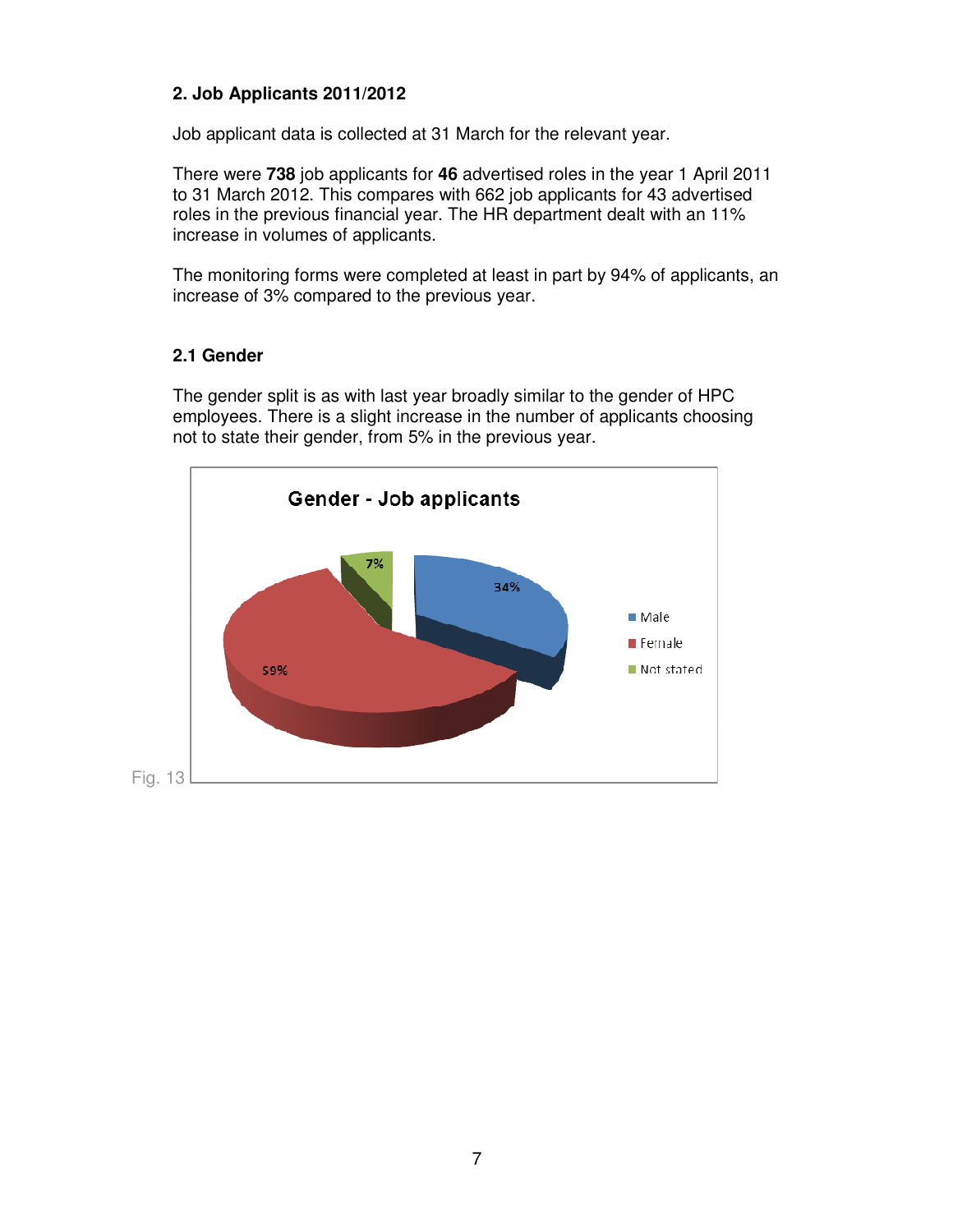#### **2.2 Age Range of Applicants**

The average age of job applicants was 35, which is identical to the average age of employees.



#### **2.3 Ethnic background**

15% of applicants did not state their ethnic background, compared to 11% in 2011. 'White' remains the largest ethnic background of applicants, with a slight increase of 2% on the previous year. The number of job applicants who stated their ethnic background as 'Asian' decreased by 6%, whilst those who stated 'Mixed' increased by 2%.

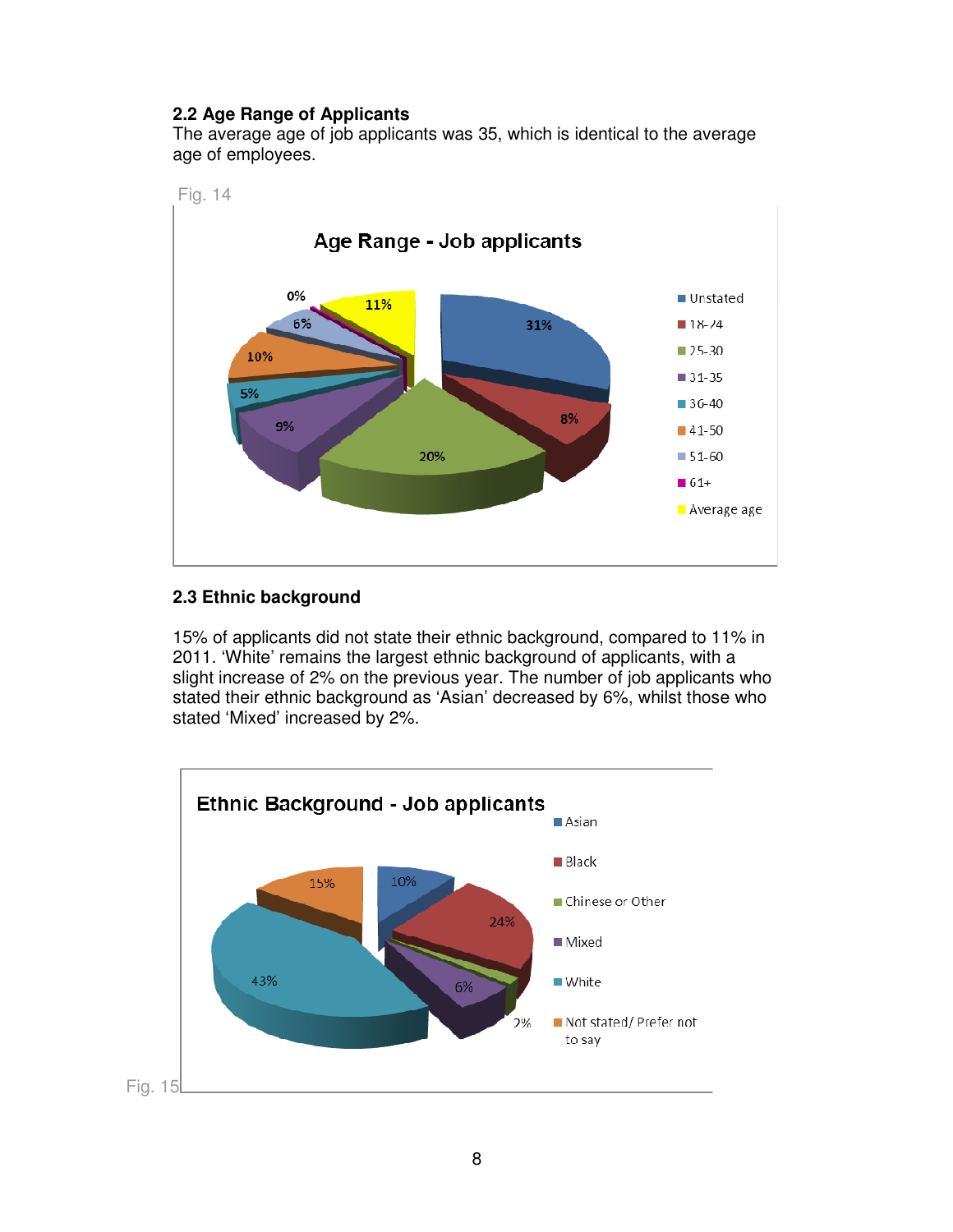## **2.4 Disability**

3% of applicants declared a disability compared to 4% in the previous year. This is slightly disappointing as steps have been taken to encourage applicants with a disability to apply to the HPC (See 1.4 above). 12% of all applicants chose not to complete this category.



## **2.5 Religion**

Christianity remains the largest religious belief amongst job applicants, at 42% in 2012. Although this is a slight decrease on 2011's figure of 44%. A number of religions which fall into the 'other' category have been stated by job applicants, increasing the figure from 1% in 2011 to 5% in 2012.

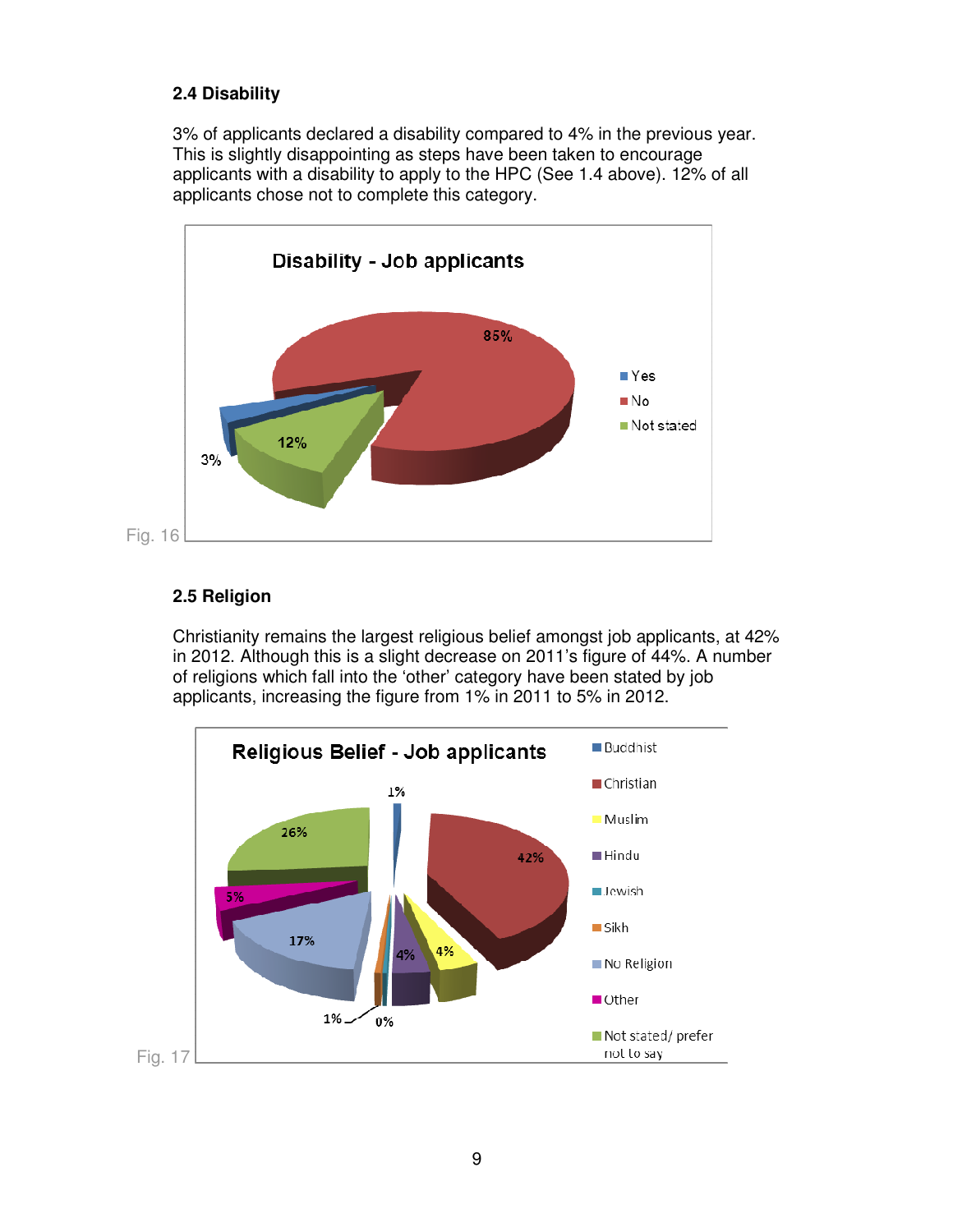## **Sexual Orientation**

Heterosexual remains the largest sexual orientation group at 77%, a decrease in 2011's figure of 81%. The number of applicants not stating has slightly increased to 18%.





10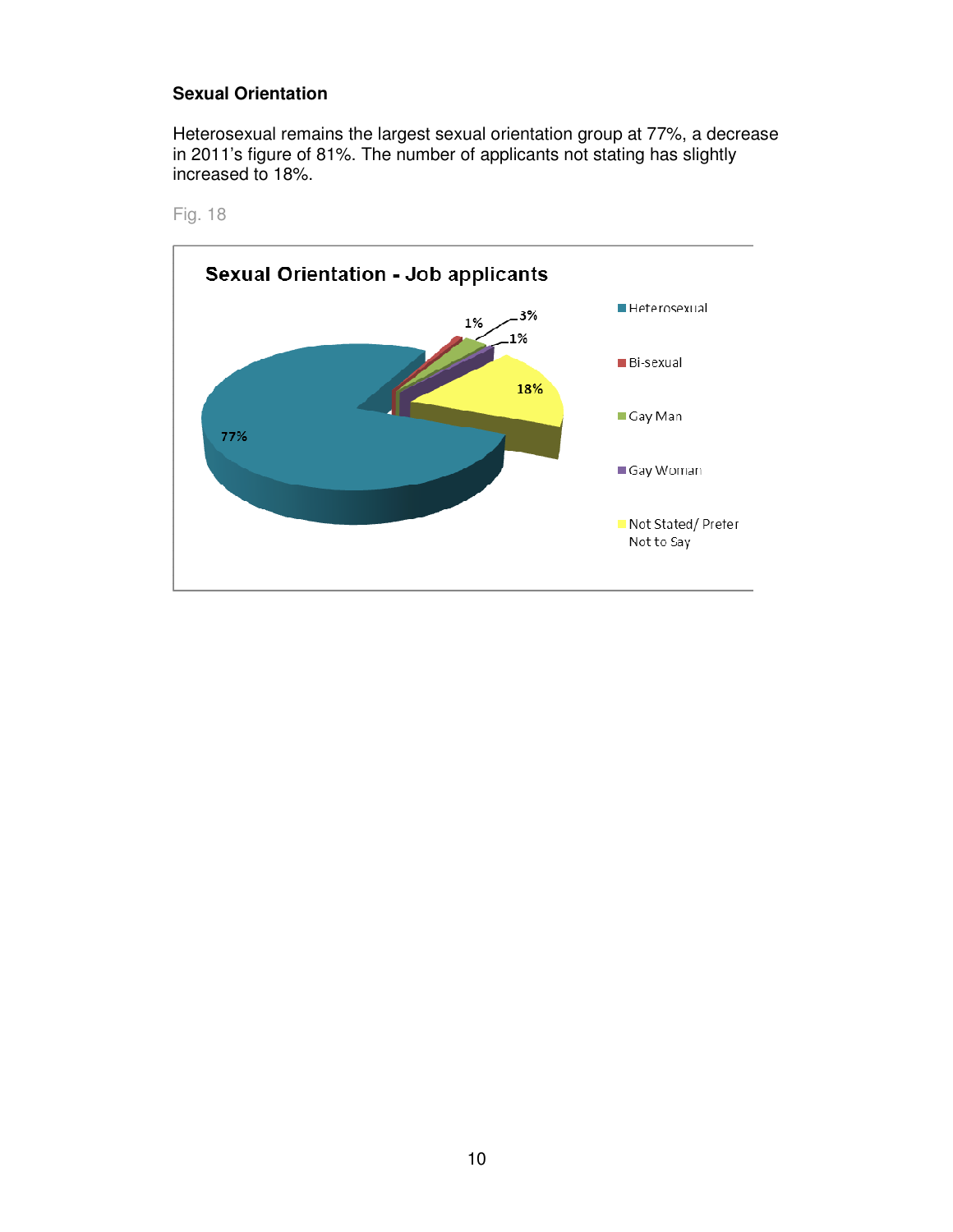## **3. Partners**

All new partners are asked to complete a voluntary equal opportunities and diversity monitoring form.

For 2012, data was collected as at 1 June 2012. There are currently 534 partners, some of whom carry out multiple roles.

## **3.1 Partner Roles**

| <b>Partner Roles 2012</b>     |     |
|-------------------------------|-----|
| <b>CPD Assessor</b>           | 80  |
| <b>FTP Panel Member</b>       | 240 |
| Legal Assessor                | 20  |
| <b>Panel Chair</b>            | 19  |
| <b>Registration Assessors</b> | 170 |
| <b>Visitors</b>               | 176 |
| <b>Total Partner Roles</b>    | 705 |

Fig. 19

## **3.2 Lay Partner Roles**

Included in the above numbers there are a total of 85 lay partner roles:

| <b>Lay Partner Roles 2011</b> |    |
|-------------------------------|----|
| <b>Panel Chair</b>            | 14 |
| Legal Assessor                | 20 |
| Lay Panel Members             | 47 |
| Lay Visitors                  |    |
| Total                         | RБ |

Fig. 20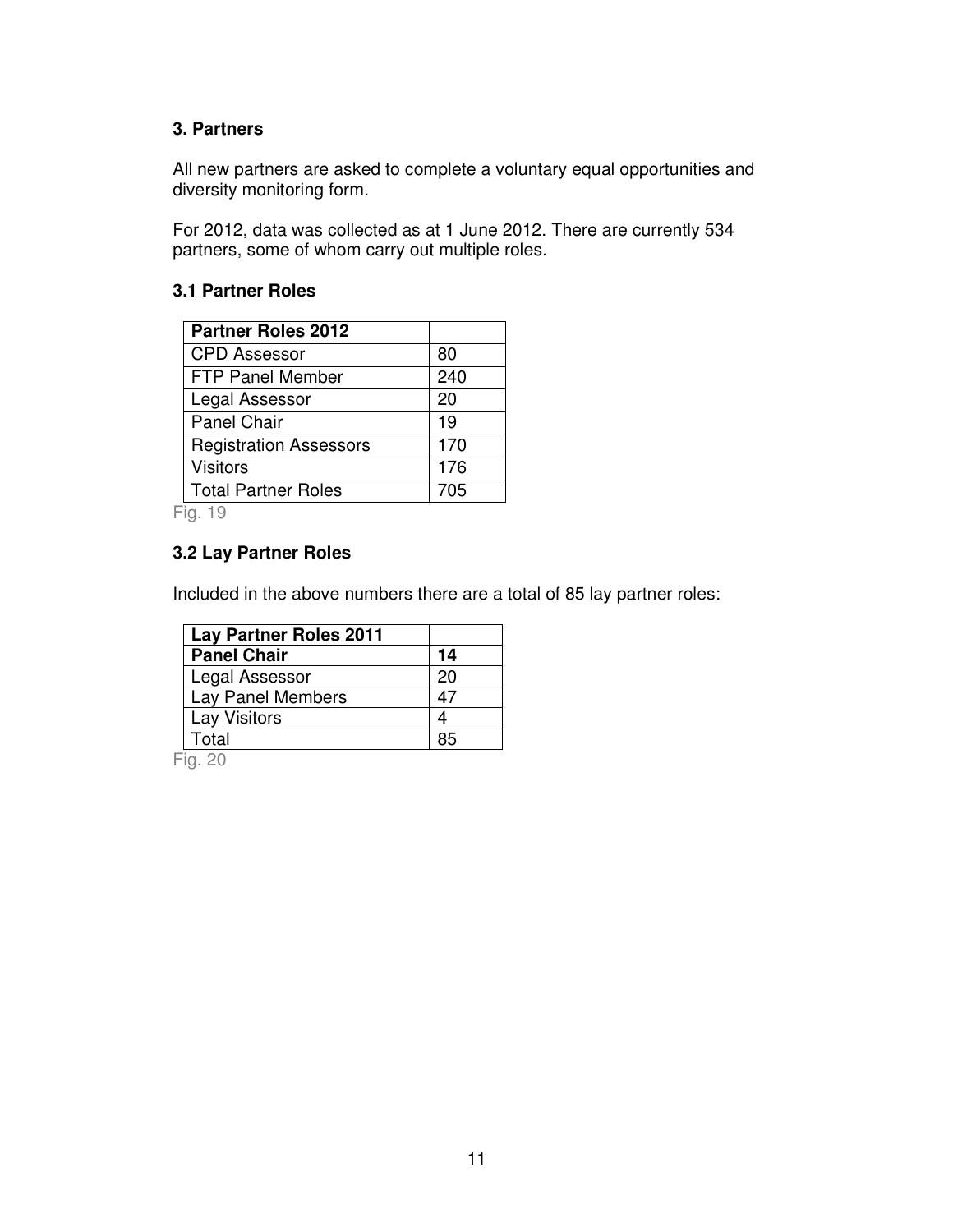## **Gender**

The gender split of partners remains similar to the previous year when it was 57% female and 43% male.



## **Age Range of Partners**

Distribution of partner's age range is similar to the previous year. There are no partners aged 18-24.

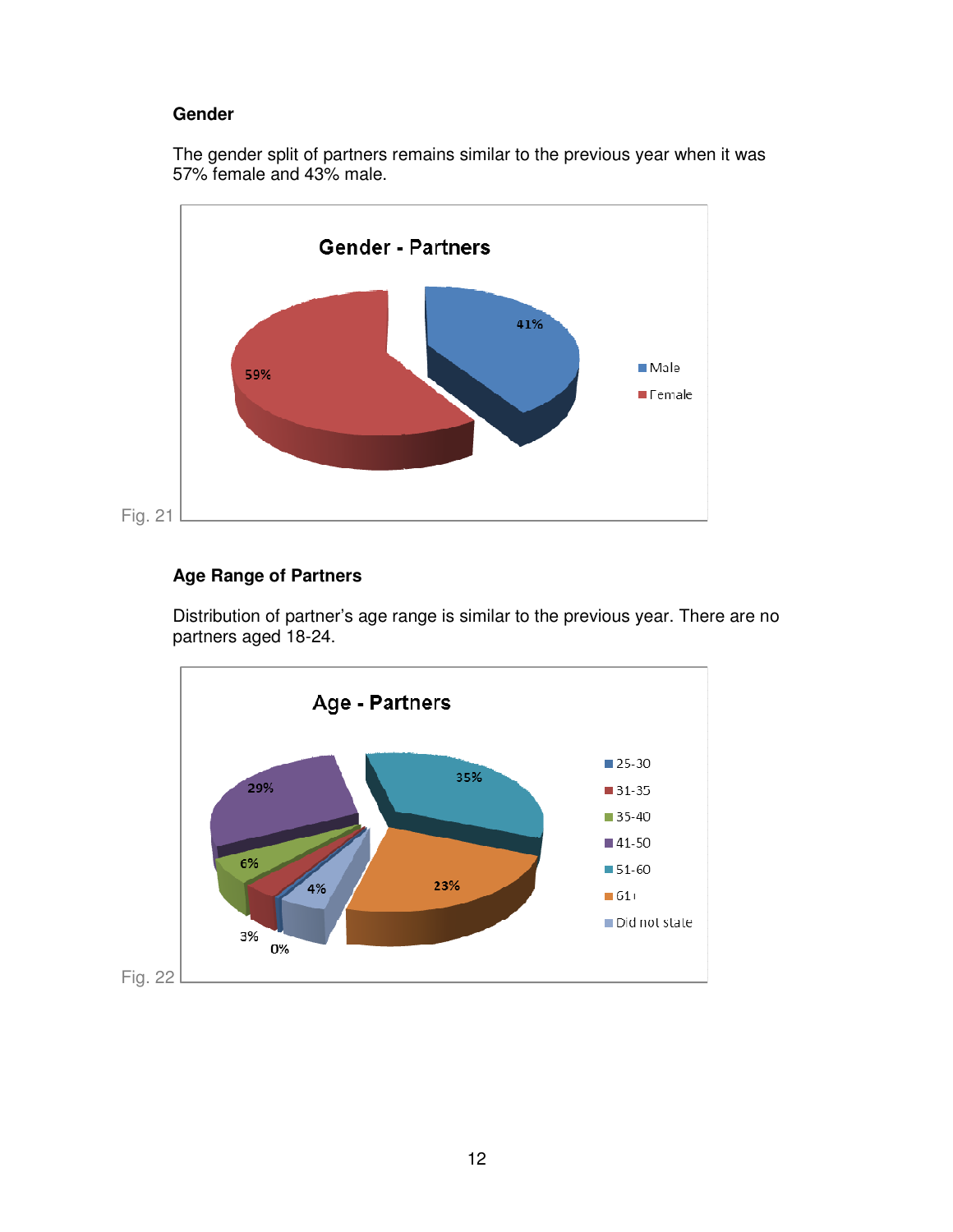#### **Ethnic background of Partners**

The figures for ethnicity continue to remain similar although the number of those with a white ethnic background has risen by 2%. The percentage not stating their ethnicity has fallen again by 2%. There are no partners of Chinese or Middle Eastern origin.



#### **Partners with a Disability**

The percentage of partners declaring a disability has remained the same as last year at 3%, as has the 'not stated' percentage of 10%.